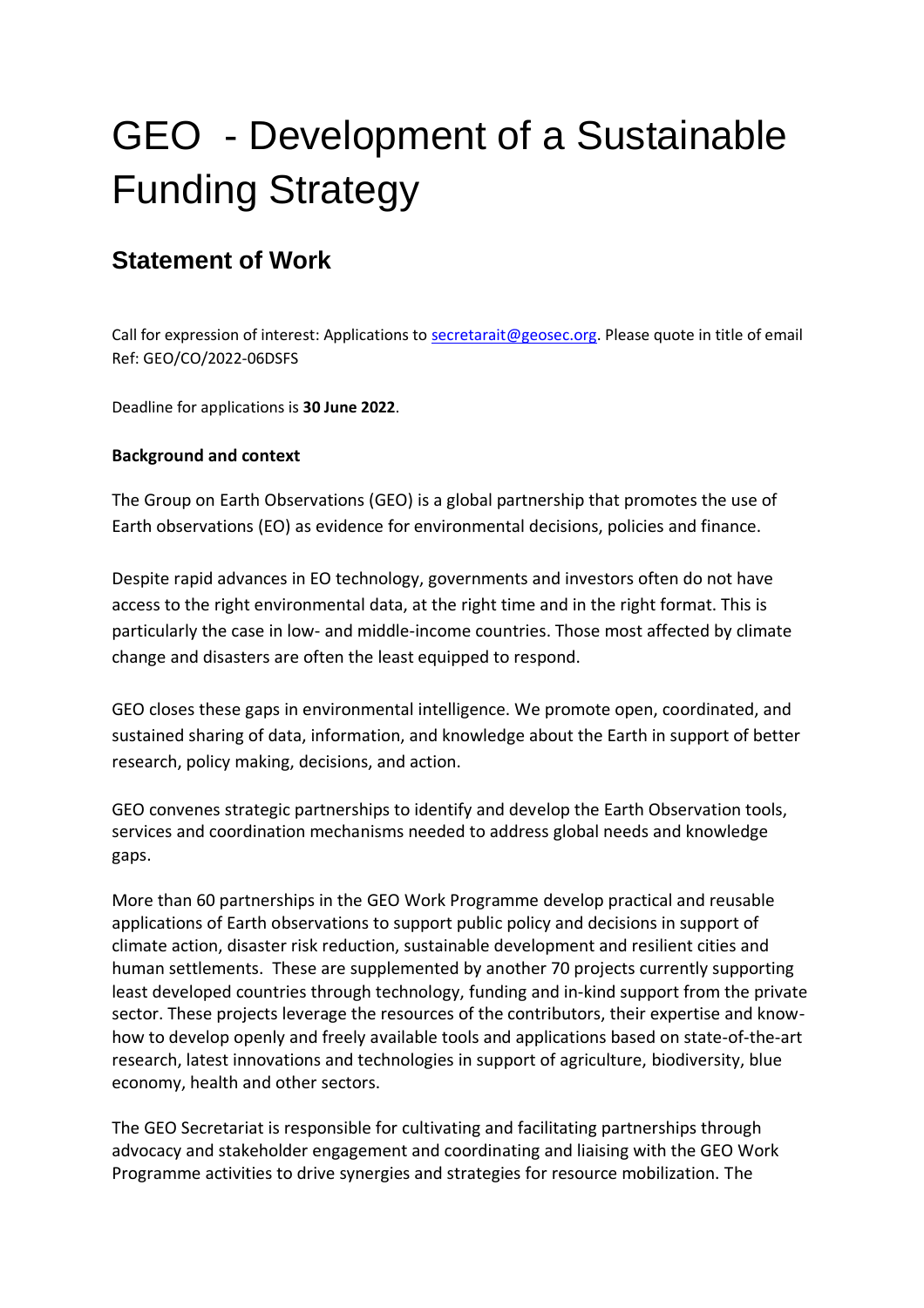operations of the GEO Secretariat are funded by the voluntary contributions to the GEO Trust Fund.

The recently conducted Mid-Term Evaluation of GEO has emphasized the need for accelerated scaling up of the GEO Work Programme activities to reach more end-user communities, especially in the most vulnerable countries and communities. To achieve this, GEO requires a Sustainable Funding Strategy to inform our partnership development and resource mobilization.

#### **Deliverables**

This Expression of Interest calls for consultants to formally submit their interest to deliver the following two outputs:

- 1) A Resource Mobilization Strategy
- 2) A Donor Mapping Report

The Resource Mobilization Strategy will require the following work:

- a) Develop a concise strategic approach to build a robust and sustainable approach to funding the GEO Trust Fund and GEO Work Programme;
- b) Develop fundraising objectives, methods, strategies and focus (bilateral, private sector, public funding, foundations, and high net worth individuals); and
- c) Develop a creative plan to engage donors with short, medium and long-term targets that are connected with ongoing work on the future of GEO.

The Donor Mapping Report will require the following work (and can draw on initial preparatory mapping already undertaken by the Secretariat):

- a) Identify potential donors under various scenarios (e.g. to the GEO Trust Fund, programmatic funding, thematically oriented funding, etc.);
- b) Conduct a comprehensive analysis of potential donors worldwide and assess the feasibility of securing multiyear and thematic funding;
- c) Include information on potential donor contact details, background and funding focus, funding volume, application process and cycles.

#### **Proposed Timelines**

This task is expected to be completed over a period of four months and result in the production of two outputs: 1. the Resource Mobilization Strategy and 2. the Donor Mapping Report. A more precise timetable for these deliverables (and draft outline and versions) will be agreed upon with the selected consultant.